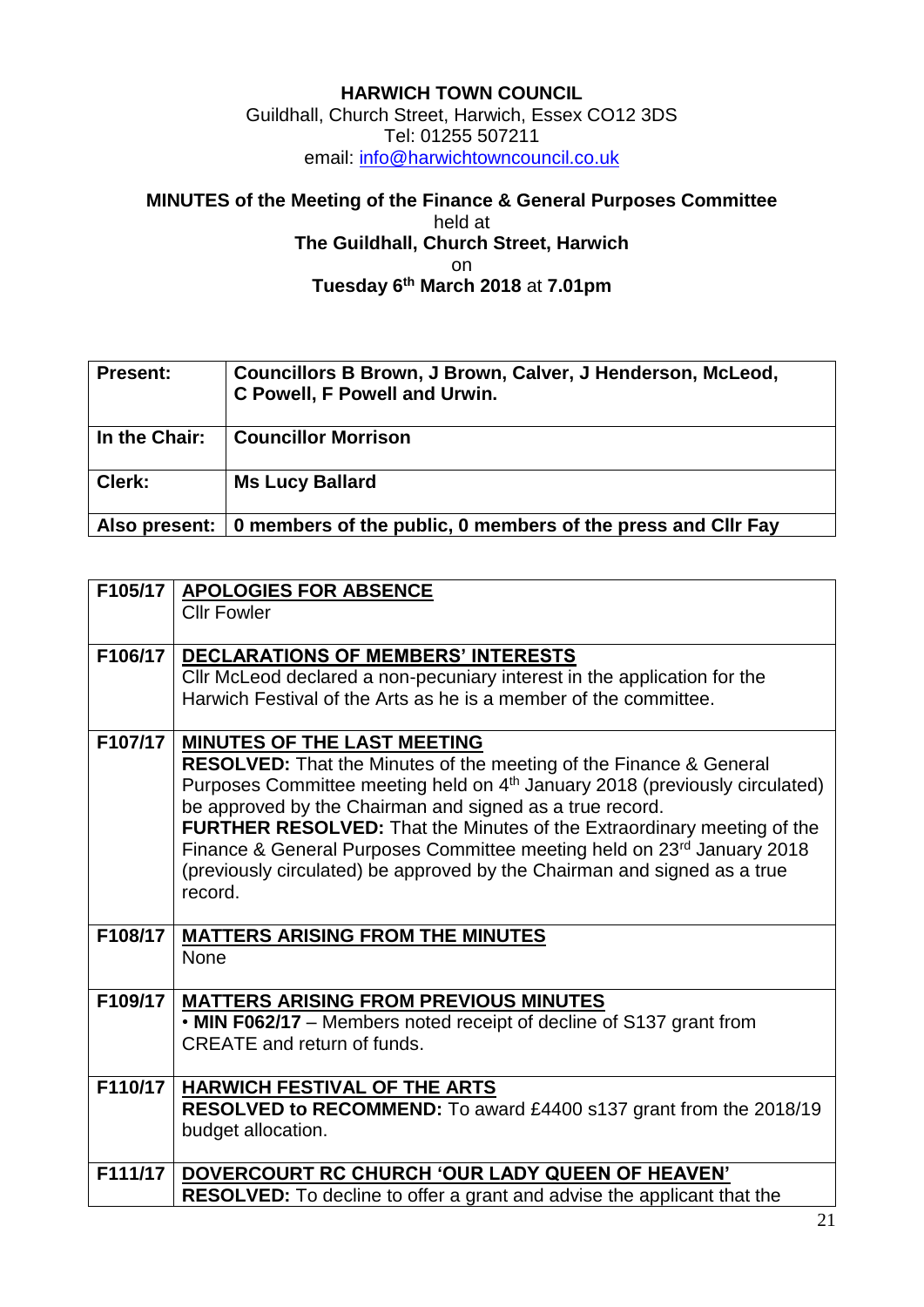|         | committee didn't feel there was sufficient benefit to the local community to<br>warrant HTC's direct support. Point them again in the direction of the                                                                                                                                                                                                                                                                                                                                                                                                                                                                                                                                                                                                                                                                                                                                                                                                                                                                                                                                                                                                                                    |
|---------|-------------------------------------------------------------------------------------------------------------------------------------------------------------------------------------------------------------------------------------------------------------------------------------------------------------------------------------------------------------------------------------------------------------------------------------------------------------------------------------------------------------------------------------------------------------------------------------------------------------------------------------------------------------------------------------------------------------------------------------------------------------------------------------------------------------------------------------------------------------------------------------------------------------------------------------------------------------------------------------------------------------------------------------------------------------------------------------------------------------------------------------------------------------------------------------------|
|         | alternative source of funding originally suggested by the Clerk.                                                                                                                                                                                                                                                                                                                                                                                                                                                                                                                                                                                                                                                                                                                                                                                                                                                                                                                                                                                                                                                                                                                          |
| F112/17 | <b>VIRING FUNDS</b><br>Cllr Calver briefed members on future commitments that the Council might like<br>to consider putting funds away for.<br>RESOLVED: To create new EMRs for GDPR compliance, Christmas Lights<br>and Putting Green improvements then vire £3749 From the Grants budget;<br>£3751 From the Economic Development budget and £1k From the External<br>Support Contingency Fund to the GDPR EMR (£500); Christmas Lights EMR<br>(£3k) and Putting Green Improvements EMR (£5k)                                                                                                                                                                                                                                                                                                                                                                                                                                                                                                                                                                                                                                                                                            |
| F113/17 | <b>ESTATES SUPERVISOR REPORT</b><br>There was no report given at the meeting and no questions asked.                                                                                                                                                                                                                                                                                                                                                                                                                                                                                                                                                                                                                                                                                                                                                                                                                                                                                                                                                                                                                                                                                      |
| F114/17 | <b>LEISURE SEASON 2018</b><br>Members reviewed prices for the facilities on the Council-run site.<br><b>RESOVLED:</b> To apply the prices as follows:<br>Putting Green: £2.50 Adults; £1.50 Juniors<br>Crazy Golf: £2.50 Adults; £1.50 Juniors<br>Petanque: £3p/hr<br>Combined Ticket: £4 Adults; £2 Juniors                                                                                                                                                                                                                                                                                                                                                                                                                                                                                                                                                                                                                                                                                                                                                                                                                                                                              |
| F115/17 | <b>REQUEST FOR USE OF PUTTING GREENS</b><br>Members considered a request from Simply Skate, to make use of the land<br>adjacent to the Petanque area for the purposes of hosting the 2018 Comic<br>Con event on 24 <sup>th</sup> June.<br>Some members raised concern over vehicles being allowed to be sited on the<br>grassed are in case it damages the greens but it was agreed that the Council<br>should look to accommodate where it can and wouldn't wish not to support a<br>local event that could encourage tourists to the area. There was discussion<br>about the draft licence for the grounds, which includes provision for the<br>Council to work with third parties and Cllr Calver suggested that if it can be<br>demonstrated that we can work with them, this will avoid any need for it to<br>become enforceable in the licence.<br>proposes<br><b>RESOLVED:</b> To grant the request and confirm that HTC is happy for the land<br>to be used for the event but not for the siting of vehicles, and that there should<br>always be the conditions that should any damage be done to the site, that it<br>immediately be repaired by TDC at the applicant's expense. |
| F116/17 | <b>KEYHOLDER AND ALARM RESPONSE SERVICES</b><br>Members considered renewing the contract with Oakpark Security for key<br>holder and alarm response services for the Guildhall for the 2018/19 Financial<br>Year.<br><b>RESOLVED:</b> To renew the contract for 2018/19 at the cost of £199.80 to be<br>expended from the Premises budget.                                                                                                                                                                                                                                                                                                                                                                                                                                                                                                                                                                                                                                                                                                                                                                                                                                                |
| F117/17 | <b>GUILDHALL WINDOW CONSENTS</b><br>Ref MIN 115/17 - Members considered whether to proceed with a Building<br>Regulations application for the refurbishment of the Guildhall windows which<br>is required to enable a funding application to be made to the Essex Heritage                                                                                                                                                                                                                                                                                                                                                                                                                                                                                                                                                                                                                                                                                                                                                                                                                                                                                                                |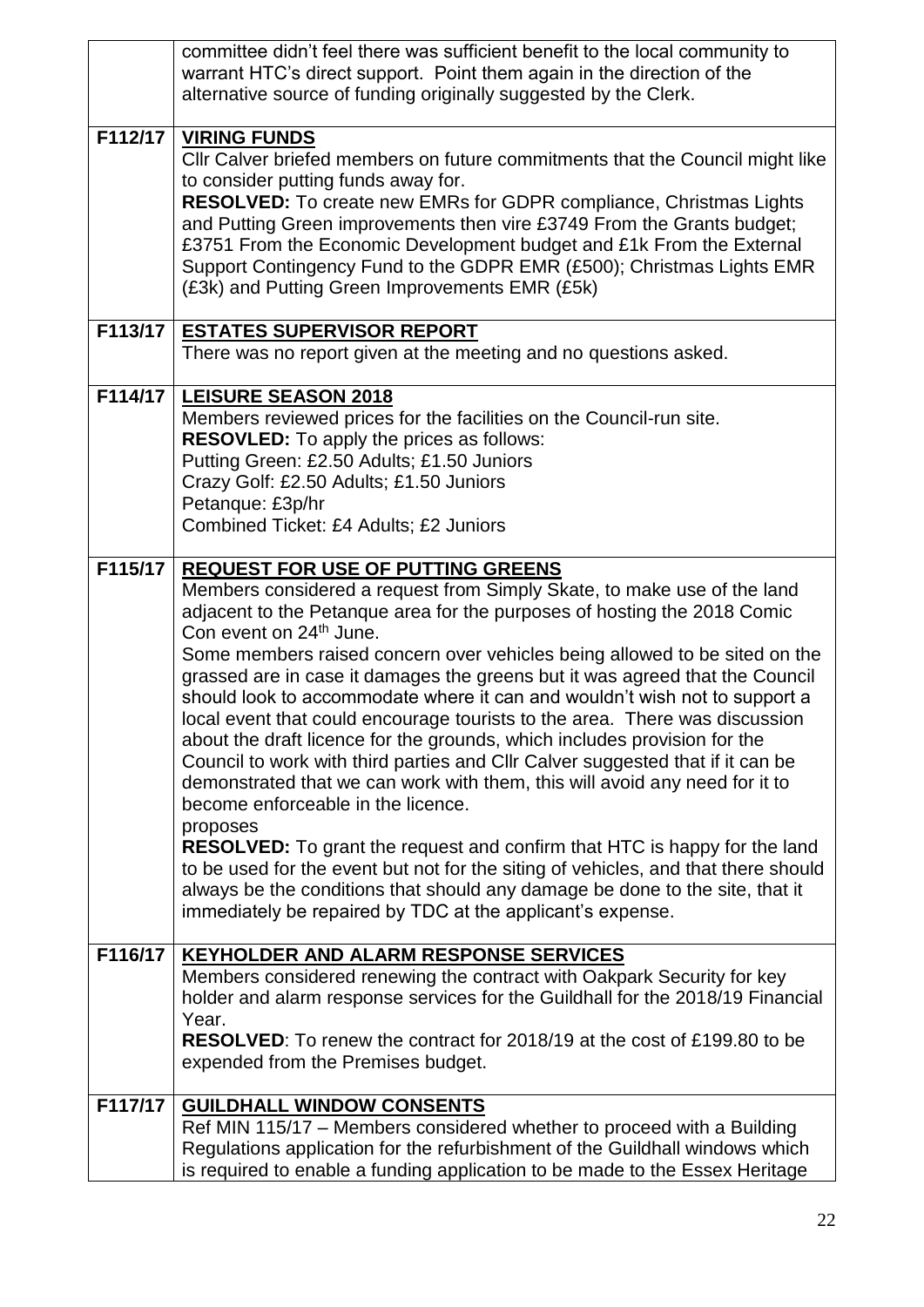|         | Trust at a cost of £83.33 upon application and £108.33 upon commencement                                                                                            |
|---------|---------------------------------------------------------------------------------------------------------------------------------------------------------------------|
|         | of works.<br><b>RESOLVED:</b> To proceed with making the application, expending from the                                                                            |
|         | <b>Guildhall Improvements EMR</b>                                                                                                                                   |
|         |                                                                                                                                                                     |
| F118/17 | <b>SKATEPARK BOUNDARY LANDSCAPING</b>                                                                                                                               |
|         | Members considered the cost of purchasing sufficient GrassLok to cover an                                                                                           |
|         | area 45M2 to the northern boundary of the skatepark to assist with repair of<br>the grass, at a cost of £585 to be front funded by Harwich Town Council and         |
|         | claimed back from Tendring District Council using s106 monies. The Clerk                                                                                            |
|         | confirmed that the Estates Supervisor would not be able to carry out the works                                                                                      |
|         | until w/c 9 <sup>th</sup> April.                                                                                                                                    |
|         | <b>RESOLVED:</b> To agree to front fund the purchase of materials and submit an<br>S106 claim for reimbursement.                                                    |
|         |                                                                                                                                                                     |
| F119/17 | <b>LITTER PICKING SERVICES</b>                                                                                                                                      |
|         | Members reviewed the services by Veolia Environmental for the litter picking                                                                                        |
|         | at the Skate park in conjunction with the quotation for 2018/19, which                                                                                              |
|         | constituted a £17 increase on the current year.<br><b>RESOLVED:</b> To renew the contract at a cost of £444 with Veolia                                             |
|         | Environmental Services to be expended from the Leisure Budget.                                                                                                      |
|         |                                                                                                                                                                     |
| F120/17 | <b>INDEPENDENT REVIEW OF THE ACCOUNTS</b>                                                                                                                           |
|         | Deferred until the next meeting since CIIr Fowler was absent.                                                                                                       |
| F121/17 | <b>GENERAL DATA PROTECTION REGULATIONS (GDPR)</b>                                                                                                                   |
|         | The Clerk gave members an update on the impending changes to Data<br>Protection legislation, which will become effective from May 2018.                             |
|         | RESOLVED: To authorise necessary expenditure to enable compliance.                                                                                                  |
|         |                                                                                                                                                                     |
| F122/17 | <b>FINANCIAL REGULATIONS</b>                                                                                                                                        |
|         | Members reviewed the existing Financial Regulations and agreed they were                                                                                            |
|         | still fit for purposes and didn't require any amendment.<br>RESOVLED: To adopt Financial Regulations in their entirety.                                             |
|         |                                                                                                                                                                     |
| F123/17 | FINANCIAL RISK ASSESSMENT AND SYSTEM OF INTERNAL CONTROL                                                                                                            |
|         | Members reviewed the Financial Risk Assessment conducted by the RFO and                                                                                             |
|         | the measures put in place to mitigate any risk (Statement of Internal Control).<br><b>RESOLVED:</b> To accept the Financial Risk Assessment in conjunction with the |
|         | Statement of Internal Control and agree that the systems in place for the                                                                                           |
|         | prevention and detection of fraud were adequate.                                                                                                                    |
|         |                                                                                                                                                                     |
| F124/17 | <b>MATTERS RECEIVED IN THE POST OR RAISED BY MEMBERS</b><br>Members noted receipt of the following correspondence:                                                  |
|         | • Letter of thanks for grant from the Harwich & District Social Stroke                                                                                              |
|         | Group                                                                                                                                                               |
|         | • Evaluation form from Harwich Festival of the Arts following a grant in                                                                                            |
|         | 2017<br>• Notification of changes to NS&I Terms & Conditions                                                                                                        |
|         | • Notification of tender for CCTV maintenance contract                                                                                                              |
|         |                                                                                                                                                                     |
| F125/17 | <b>MATTERS TO BE REPORTED</b>                                                                                                                                       |
|         | • Members approved expenditure of £25 from the Training budget for Clerk to                                                                                         |
|         | join a GDPR webinar hosted by RBS Software.                                                                                                                         |

 $\overline{\phantom{a}}$